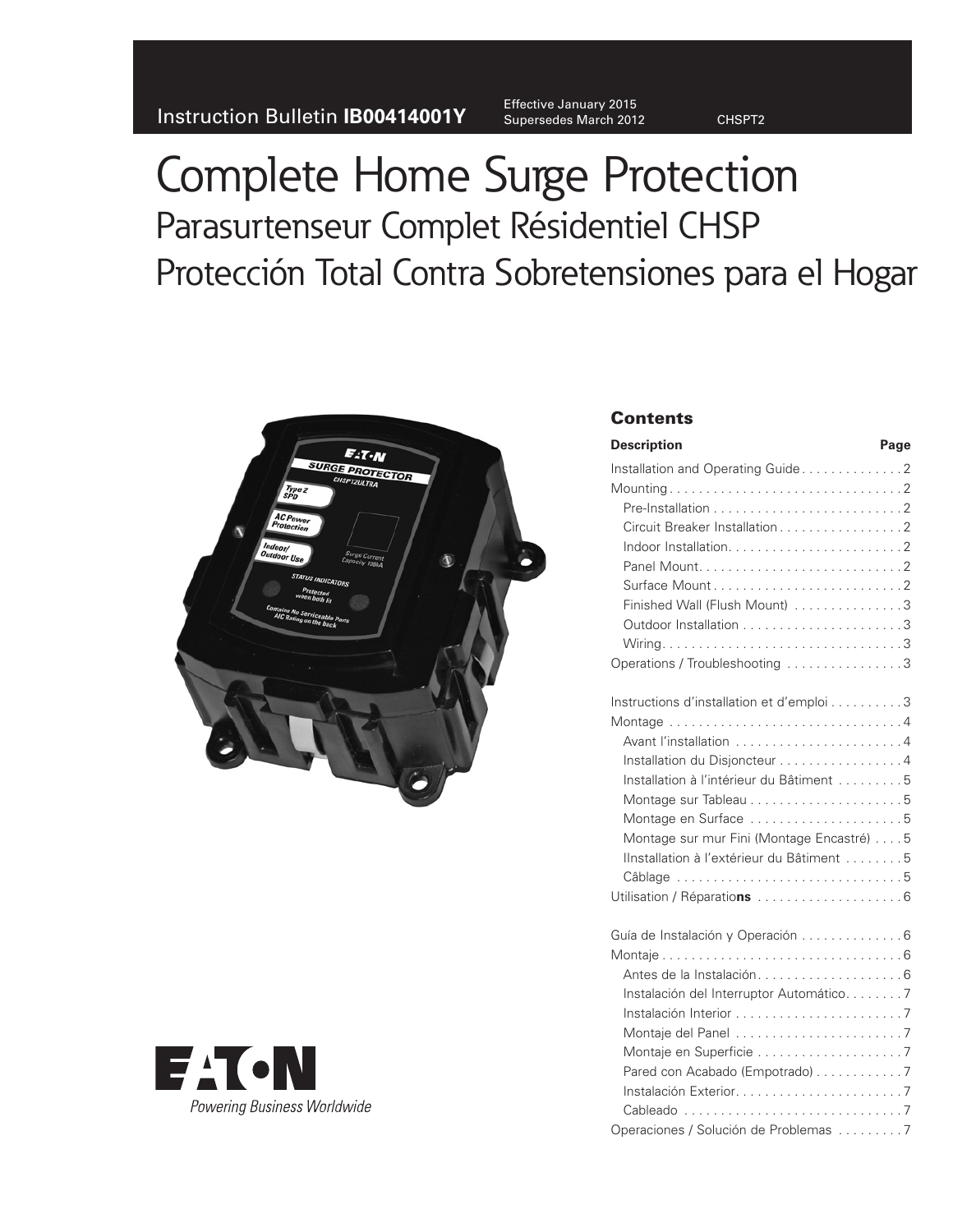Effective January 2015

### Installation and Operating Guide

Thank you for purchasing an Eaton® Complete Home Surge Protective (CHSP) device. This product forms part of the CHSP modular surge protection system, consisting of:

- The CHSPT2SURGE or CHSPT2ULTRA AC module, designed to protect residential electrical and electronic loads from voltage transients and surge disturbances on your AC power line and intended for both indoor and outdoor usage.
- The CHSPCABLE module, designed to protect coaxial cables providing service for televisions, satellite TV and other coaxial connected equipment from electrical transients and surge disturbances and intended for indoor use only. Outdoor installations require a separately purchased outdoor enclosure (accessory: **CHSP3RTELCABLE**).

The Eaton system is designed for maximum installation flexibility in newly constructed or existing homes. For example, in new construction, when coaxial cables are routed close to the electrical panel, the CHSP modules can be joined together using the unique quick-connect feature found on each protection module, for a neatly configured surge protection system (see **Figures 8, 9,** and **10**).

These instructions do not cover all details, variations, or combinations of the equipment, its storage, delivery, installation, checkout, safe operation, or maintenance. If you require further information regarding a particular application or installation that is not covered in this manual, please contact Eaton's Technical Resource Center at 1-877-ETN-CARE, option 2, then option 1.

### **Safety Precautions**

A licensed / qualified electrician must complete all instructions described in this manual in accordance with the U.S. National Electrical Code, state and local codes, or other applicable country codes. All electrical codes supersede these instructions.

### **WARNING! SHOCK HAZARDS**

#### **Improper installation can cause death, injury and /or**

**equipment damage.** Follow all warning and cautions.Completely read and understand the information in this instruction manual before attempting to install or operate this equipment.

**Improper wiring could cause death, injury, and / or equipment damage.** Only licensed / qualified electricians who are trained in the installation and service of electrical devices are to install and service this equipment.

**Use appropriate safety precautions and equipment for arc flash protection.**

**During normal operation, hazardous voltages are present inside the SPD.**

**When servicing the SPD, follow all safe work practices to avoid electrical shock.**

### **CAUTION**

**Do not perform a high-pot test with the SPD connected to the electrical system.** Failure to disconnect the SPD during a high-pot test will result in damage to the SPD.

### **IMPORTANT**

- Choose a mounting location for the CHSP that provides the shortest and straightest possible wiring (lead length) from the CHSP to the electrical system connections. Excessive lead length and sharp bends will degrade the performance.
- When using conduit, avoid using 90º elbows and keep the conduit run as short and straight as possible.

### Mounting

The CHSPT2SURGE/CHSPT2ULTRA is designed to be connected to the top, bottom or sides of your electrical loadcenter<sup>(1</sup>), see Figure **1**, or alternatively it can be surface mounted or flush mounted on the wall adjacent to the loadcenter.

 **Definition**: The term loadcenter refers to the electrical panel (or breaker panel) in your home.

To install this device you need:

- Four self-tapping screws  $-$  #8  $\times$  3/4-inch (1.9 cm) (surface mount only — supplied with purchase).
- Slot and Phillips screwdriver.
- Hammer, wire cutter and wire stripper.
- For finished wall applications, you should purchase the Flush Mount lid (accessory: **CHSPFMKIT**)

#### **Pre-Installation**

- The loadcenter must be properly grounded and meet local, national (NEC®) or Canadian (CEC) electrical code approved practices.
- The CHSP can be used with any manufacturer's loadcenter (breaker panel).

### **Circuit Breaker Installation**

- 1. Turn **OFF** power to the loadcenter.
- 2. Remove loadcenter cover.
- 3. Verify power has been disconnected with a portable voltage meter.
- 4. Locate a dedicated unused, or install a new 2-pole circuit breaker in an available space closest to the location where the CHSP is to be installed. A dedicated 2-pole 15 ampere circuit breaker is recommended for use with CHSP devices, but use a 2-pole 50 ampere circuit breaker to achieve the full published ratings of the CHSPT2ULTRA device. (The connecting wires do not carry supply current. Instead, they carry only short-duration currents that are associated with a transient event.)

5. Move circuit breaker handle to the **OFF** position.

#### **Indoor Installation**

#### **Table 1. Recommended Dedicated Circuit Breaker to Achieve Published Rating**

| <b>Catalog Number</b> | Pole   | <b>Rating</b> |
|-----------------------|--------|---------------|
| CHSPT2SURGE           | 2-Pole | 15 ampere     |
| CHSPT2ULTRA           | 2-Pole | 50 ampere     |

### **Panel Mount (Figures 1 and 2)**

- 6. Remove 1/2-inch (1.25 cm) knockout located closest to the 2-pole breaker installed in **Step 4**.
- 7. Remove lock nut from the threaded nipple and feed the CHSP wires through the knockout. Secure the CHSP in its final position by reattaching lock nut and tighten firmly using hammer and screwdriver or suitable wrench. Continue with final installation **Step 11**.

### **Surface Mount**

8. Using the supplied four (4) self-tapping screws, mount the CHSP on a suitable surface through the four mounting holes. The wires should be protected using rigid or flexible Electrical Metal Tubing. Continue with final installation **Step 11**.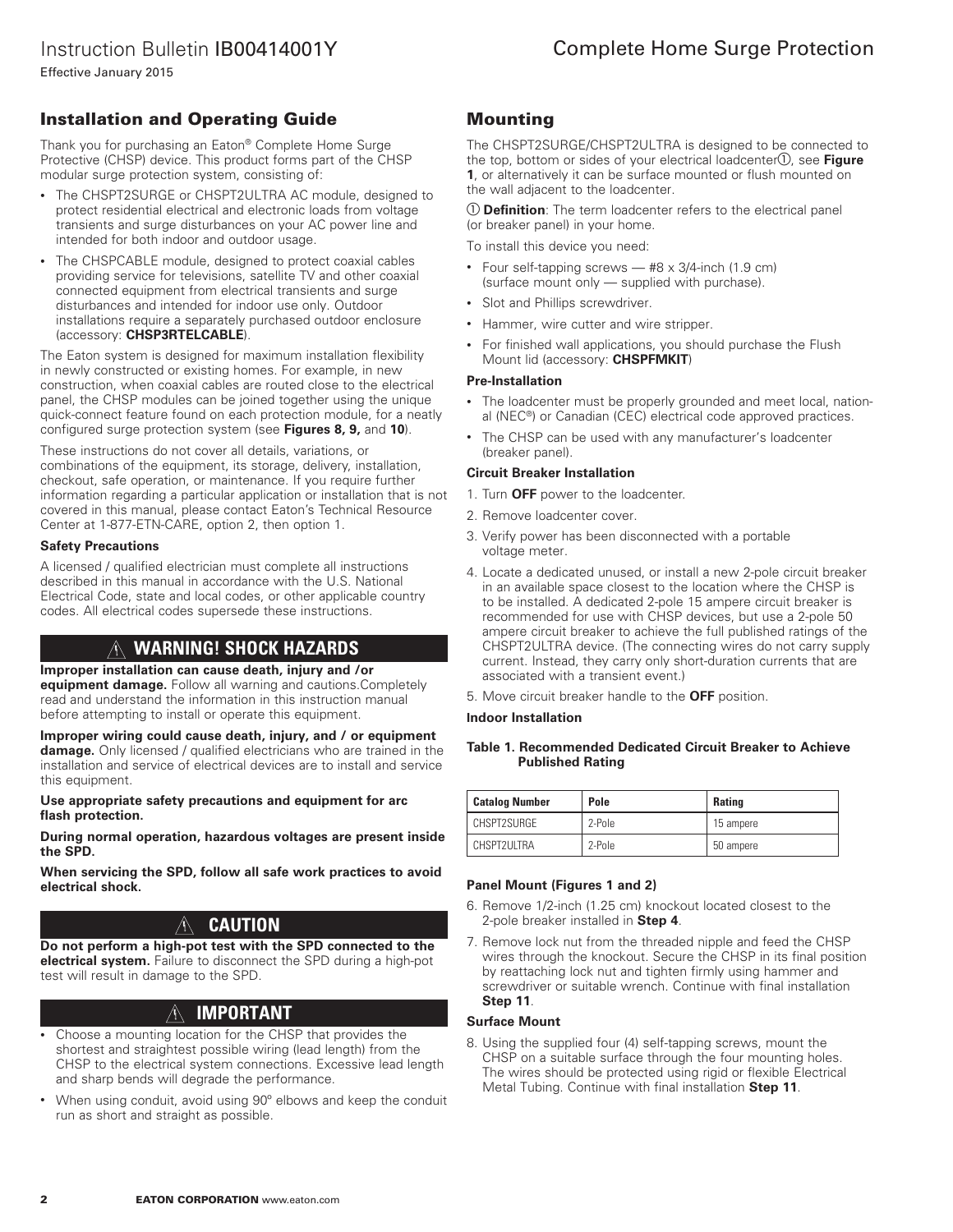Effective January 2015

### **Finished Wall (Flush Mount) (Figure 3)**

- 9. Attach the CHSP either by Panel Mount or Surface Mount, and attach the optional Flush Mount lid on the surface of the CHSP.
- 10. Install the supplied two 4-40 mounting screws to firmly secure the Flush Mount lid. Continue with final installation **Step 11**.

#### **Outdoor Installation (Figures 4 and 5)**

11. Use only a raintight rated coupling and conduit, made from corrosion resistant material, to connect the CHSP to the outdoor loadcenter.

#### ∕∖∖ **IMPORTANT**

- Be sure to follow all U.S. National Electrical Code, state, and local codes, or other applicable country codes.
- To avoid fire, shock, or death, turn **OFF** power at circuit breaker or fuse and test that power is **OFF** before wiring.
- When connecting the wires from the CHSP to the electrical system, cut the wires as necessary to keep them as short as possible - 12 inches (30 cm) or less is recommended.
- To maximize the CHSP's performance, twist and bind the wires together to reduce the impedance of the wire (one twist / inch).

#### **Wiring the CHSPT2SURGE/CHSPT2ULTRA (Figures 1 and 6)**

- 12. Use care in stripping insulation from the conductors. Cut off any excess wire and strip approximately 1/2-inch (1.25 cm) from all four wires.
- 13. Connect the White wire to the neutral bus bar.
- 14. Connect the Green wire to the ground bus bar.
- 15. Connect the Black and Red wire to the 2-pole circuit breaker installed in **Step 4**. Connect the Black wire to one terminal and the Red wire to the other terminal. **Do not install both wires on the same terminal.**
- 16. Check that all connections are correct (refer to wiring diagram **Figure 6**).



**Figure 1. Panel Mount Installation (1)/Installation au panneau (1) (1)/Instalación en el centro de cargo**



**Figure 2. Panel Mount Installation (2)/Installation au panneau (2) (2)/Instalación en el centro de carga**

- 17. Replace loadcenter cover.
- 18. Restore electrical power. Switch main breaker to **ON** position.
- 19. Reset the 2-pole circuit breaker supplying power to the CHSP to the **ON** position. The LED indicator lights should illuminate. **Note:** If the 2-pole circuit breaker supplying power to the CHSP trips, replace the unit.

### Operations / Troubleshooting

#### **Power Up and System Checkout**

Apply system power. The LED should light.

If the connected LED does not light, remove power, check connections, and test again. If the LED still does not light, contact Eaton's Technical Resource Center at 1-877-ETN-CARE, option 2, then option 1.

#### **Routine Operation**

After system power has been applied, the CHSP automatically begins to protect downstream electrical devices from damaging voltage transients.

With all phase voltages present, the LED indicator reports the status of the protection elements and is active when all of them are intact and providing protection. Any loss of protection is signaled when the LED extinguishes.

The device is not repairable and contains no user serviceable parts. If the unit fails, as evidenced by the LED turning OFF, the unit must be replaced.

### Instructions d'installation et d'emploi

Merci de votre achat d'un parasurtenseur complet résidentiel CHSP Eaton®. Ce produit fait partie du système parasurtenseur modulaire CHSP comprenant les éléments suivants:

- Le module CA CHSPT2SURGE ou CHSPT2ULTRA, conçu pour protéger les charges électroniques et électriques résidentielles des courants transitoires et des surtensions sur la ligne de courant alternatif. **Ce module est destiné à un usage à la fois intérieur et extérieur**.
- Le module CHSPCABLE de protection des câbles coaxiaux de télévision, de télévision par satellite et autres appareils à câbles coaxiaux contre les courants transitoires et les surtensions. Ce module est à usage intérieur seulement. Les installations en extérieur nécessitent un boîtier extérieur à acheter séparément (accessoire **CHSP3RTELCABLE**).

Le système Eaton est conçu pour être facilement installé dans les maisons nouvellement construites comme plus anciennes. Par exemple, dans la construction neuve, lorsque les câbles coaxiaux sont acheminés à proximité du tableau électrique, les modules CHSP peuvent être assemblés en utilisant la caractéristique unique de connexion rapide trouvé sur chaque module de protection, pour un système de protection contre les surtensions parfaitement configuré (voir les figures 8, 9, et 10).

Ces instructions ne recouvrent pas tous les détails sur le parasurtenseur concernant les variations et combinaisons, l'entreposage, l'intensité de courant, l'installation, la vérification, l'entretien ou l'utilisation sécuritaire. Si vous avez besoin d'un complément d'information au sujet d'une application ou d'une installation particulière qui n'est pas expliquée dans cette notice d'emploi, veuillez communiquer avec le Technical Resource Center (Centre des ressources techniques) d'Eaton en composant le 1-877-ETN-CARE, option 2, puis option 1.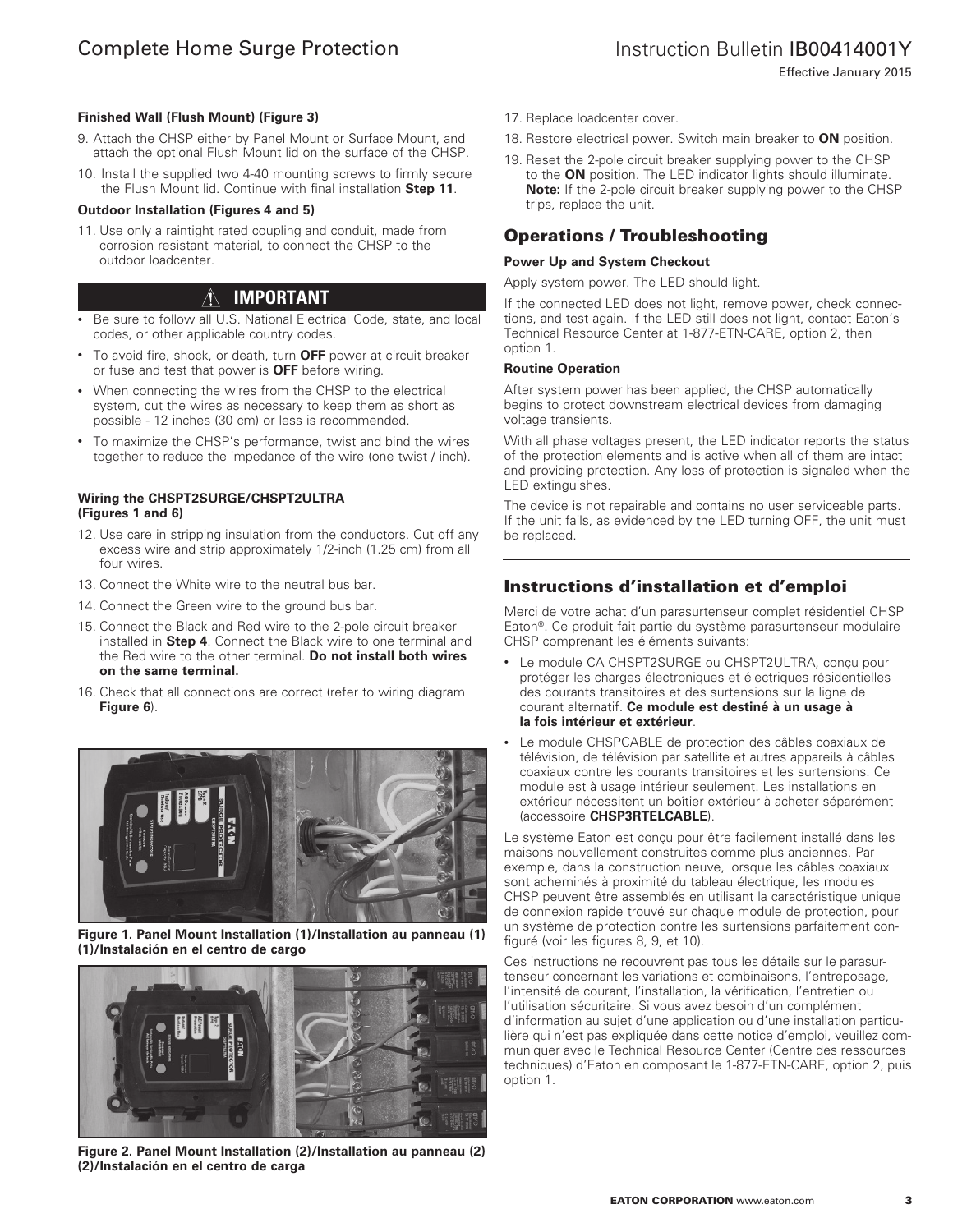# Instruction Bulletin IB00414001Y

Effective January 2015

### **Précautions de Sécurité**

Un électricien qualifié certifié doit suivre toutes les instructions décrites dans la notice d'emploi en conformité avec le Code national de l'électricité des États-Unis, le code de l'État ou de la province en question, le code municipal ou les autres codes nationaux applicables. L'ensemble des codes de l'électricité remplace les présentes instructions.

### **AVERTISSEMENT! DANGER D'ÉLECTROCUTION**

**Une mauvaise installation risque de provoquer des blessures graves ou mortelles et / ou des dégâts matériels.** Respectez toutes les notices d'avertissement et de mise en garde. Lisez et comprenez en intégralité les informations de cette notice d'emploi avant d'installer ou d'utiliser cet appareil.

**Un câblage incorrectement effectué risque de provoquer des blessures graves ou mortelles et / ou des dégâts matériels.** Cet appareil ne doit être installé ou réparé que par un électricien qualifié certifié, formé à l'installation et à la réparation des appareils électriques.

#### **Suivez des précautions de sécurité et utilisez un équipement de protection approprié contre les arcs électriques.**

**En fonctionnement normal, le parasurtenseur contient des tensions dangereuses.**

**Il convient de respecter les règles de sécurité contre les électrocutions lors de la réparation du parasurtenseur.**

#### **MISE EN GARDE**  $/$

**N'effectuez pas d'essai diélectrique lorsque le module est connecté au circuit électrique.** Ceci l'endommagerait.

### **REMARQUE IMPORTANTE**

- Choisissez un emplacement de montage pour le module CHSP qui permet le câblage le plus court et le plus droit (longueur du câble) depuis celui-ci aux connexions du système électrique. Un câble trop long et trop cintré nuit à la performance.
- Si vous utilisez un conduit, évitez les coudes de 90º. Veillez à ce que le conduit soit le plus court et le plus droit possible.



**Figure 3. Finished Wall (Flush) Mount/ Montage encastré dans un mur fini/Cubierta para embutir el tablero**



**Figure 4. Outdoor Installation (1)/Installation à l'extérieur (1)/Instalación exterior**

# Complete Home Surge Protection

### Montage

Le module CHSPT2SURGE/CHSPT2ULTRA est conçu pour être branché en haut, en dessous ou sur les côtés de votre tableau de répartition <sup>(1</sup>) (voir la **Figure 1**). Il peut aussi être monté sur une surface ou sur le mur adjacent au tableau de répartition.

 **Définition**: le terme tableau de répartition fait référence à l'armoire des disjoncteurs ou tableau de distribution de votre domicile.

Matériel nécessaire:

- Quatre vis auto-taraudantes  $-$  n° 8 x 1,9 cm (montage de surface seulement, comprises avec le module).
- Tournevis à tête cruciforme et à tête plate.
- Marteau, coupe-fil et outil à dénuder.

Pour les montages sur mur fini, vous devez acheter le couvercle d'encastrement (accessoire **CHSPFMKIT**).

#### **Avant l'installation**

- Le tableau de répartition doit être correctement mis à la terre et satisfaire le code électrique local, américain (NEC®) ou canadien (CEC).
- Le module CHSP peut être utilisé avec les tableaux de répartition de n'importe quelle marque.

### **Installation du Disjoncteur**

- 1. Éteignez le courant d'alimentation du tableau de répartition.
- 2. Ouvrez le tableau de répartition.
- 3. Vérifiez que le courant est bien coupé à l'aide d'un voltmètre portatif.
- 4. Localisez un disjoncteur dédié non utilisé, ou installez un disjoncteur neuf bipolaire dans l'espace libre le plus proche de l'endroit d'installation du module CHSP. Un disjoncteur dédié bipolaire de 15 ampères est recommandé pour une utilisation avec les modules CHSP, mais vous pouvez utiliser un disjoncteur bipolaire de 50 ampères afin de respecter toutes les valeurs nominales indiquées du module CHSPT2ULTRA. (Les fils de connexion ne transportent pas de courant d'alimentation. Ils transportent plutôt des courants pendant de courtes périodes, associés à des événements transitoires).







**Figure 6. Wiring the CHSPT2SURGE/ULTRA/Câblage du CHSPT2SURGE/ULTRA/Conexión del CHSPT2SURGE/ULTRA**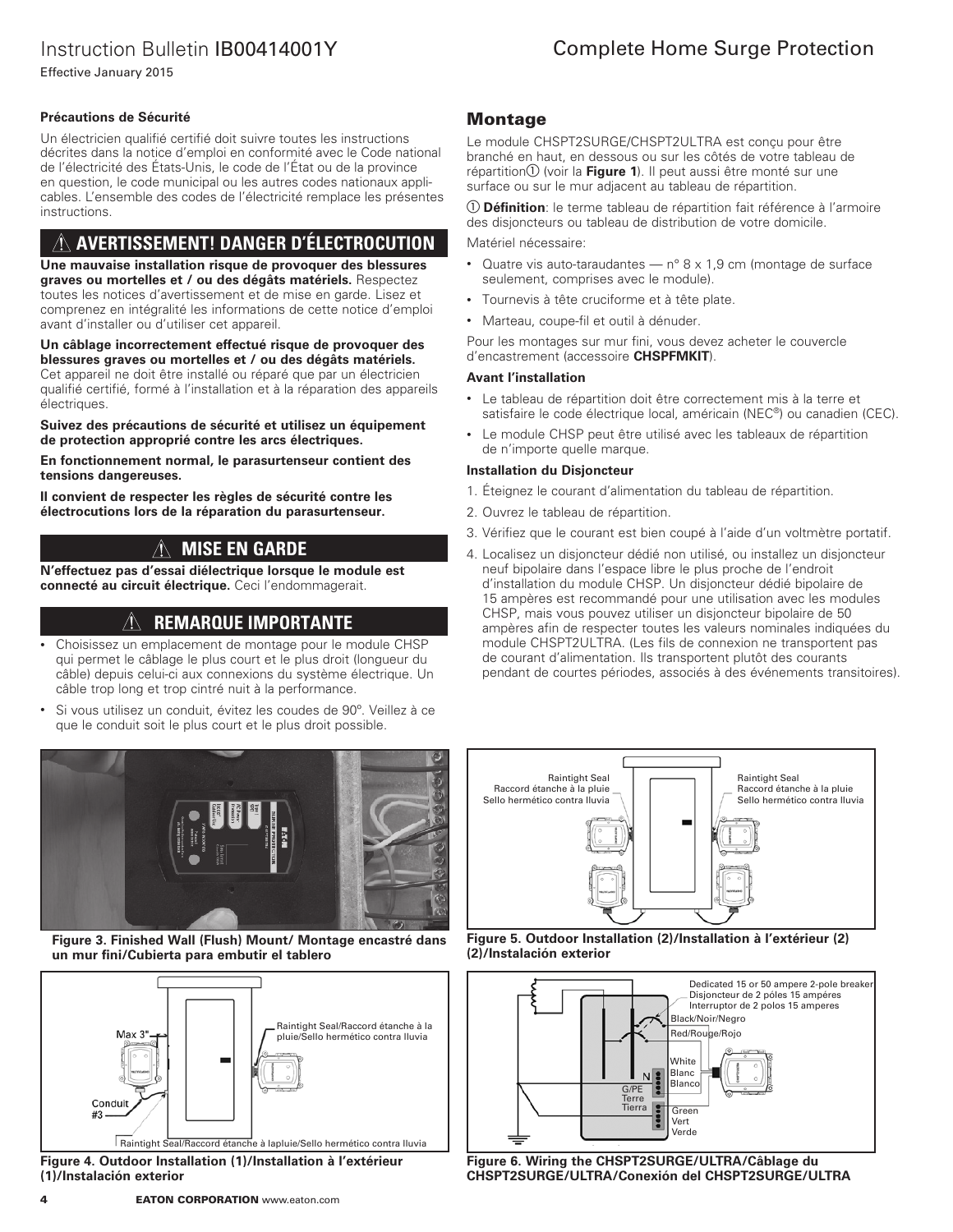### Instruction Bulletin IB00414001Y

Effective January 2015

#### **Tableau 1. Disjoncteur dédié recommandé pour respecter les valeurs nominales indiquées**

| N° de Catalogue | Polarité | <b>Valeur Nominale</b> |
|-----------------|----------|------------------------|
| CHSPT2SURGE     | 2-Pole   | 15 ampères             |
| CHSPT2ULTRA     | 2-Pole   | 50 ampères             |

5. Mettez la manette du disjoncteur sur **OFF** (arrêt).

### **Installation à l'intérieur du Bâtiment**

### **Montage sur Tableau (Figures 1 et 2)**

- 6. Retirez la fermeture de débouchure de 1,25 cm la plus proche du disjoncteur bipolaire installé à l'**Étape 4**.
- 7. Retirez le contre-écrou de la tige filetée et faites passer les fils du module CHSP dans la débouchure. Fixez le module CHSP dans sa position finale en remettant le contre-écrou et en le serrant fermement à l'aide du tournevis et du marteau, ou avec une clé de la bonne taille. Passez à l'**Étape 11** pour continuer l'installation.

#### **Montage en Surface**

8. Au moyen des quatre (4) vis auto-taraudantes fournies, montez le module CHSP sur une surface convenable, à travers les quatre trous de montage. Les fils doivent être protégés à l'aide de tubes métalliques électriques rigides ou souples. Passez à l'**Étape** 11 pour continuerl'installation.

#### **Montage sur mur Fini (Montage Encastré) (Figure 3)**

- 9. Fixez le module soit selon les instructions de montage sur tableau, soit selon celles de montage en surface, et fixez le couvercle d'encastrement en option sur le CHSP.
- 10. Installez les deux vis de montage 4-40 fournies pour fixer solidement le couvercle. Passez à l'**Étape** 11 pour continuer l'installation.

### **IInstallation à l'extérieur du Bâtiment (Figures 4 et 5)**

11. Branchez le CHSP au tableau de répartition extérieur uniquement au moyen d'un couplage et d'un tube protecteur classés étanches à la pluie, en matériau résistant à la corrosion.

## **REMARQUE IMPORTANTE**

- Assurez-vous de suivre toutes les directives du Code de l'électricité des États-Unis, du code de l'électricité de l'État ou de la province en question, du code municipal ou de tous les autres codes nationaux applicables.
- Pour éviter tout risque d'incendie, d'électrocution ou d'accident mortel, COUPEZ le courant au niveau du disjoncteur ou du fusible et effectuez un test pour vérifier que le courant est bel et bien COUPÉ.
- Lorsque vous connectez les fils du module CHSP au système électrique, coupez les fils au besoin pour les garder aussi courts que possible – une longueur maximale de 12 po (30 cm) est recommandée.
- Pour maximiser la performance du module CHSP, tordez et liez les fils ensemble pour réduire l'impédance des fils (un tour / pouce).

### **Câblage du Module CHSPT2SURGE/CHSPT2ULTRA (Figures 1 à 6)**

- 12. Dénudez les fils avec soin. Coupez toute longueur de fil inutile et dénudez chacun des quatre fils sur environ 1,25 cm.
- 13. Reliez le fil blanc à la barre omnibus neutre.
- 14. Reliez le fil vert à la barre omnibus de terre.
- 15. Reliez le fil noir et rouge au disjoncteur bipolaire installé à l'étape 4. Reliez le fil noir à une borne et le fil noir à l'autre borne. **N'installez pas les fils sur la même borne.**
- 16. Vérifiez tous les branchements (consultez le diagramme électrique de la **Figure 6**).
- 17. Refermez le tableau de répartition.
- 18. Rétablissez le courant. Mettez le disjoncteur général sur **ON**.
- 19. Remettez le disjoncteur bipolaire alimentant le module CHSP en position **ON**. Les voyants doivent s'illuminer. **Remarque**: si le disjoncteur bipolaire alimentant le module CHSP disjoncte, remplacez l'unité.



**Figure 7. Joining CHSP Modules/Jonction de modules CHSP (1)/ Conexión de los módulos CHSP (1)**



**Figure 8. Joining CHSP Modules (3)/Jonction de modules CHSP (3)/Conexión de los módulos CHSP (3)**



**Figure 9. Joining CHSP Modules (4)/Jonction de modules CHSP (4)/Conexión de los módulos CHSP (4)**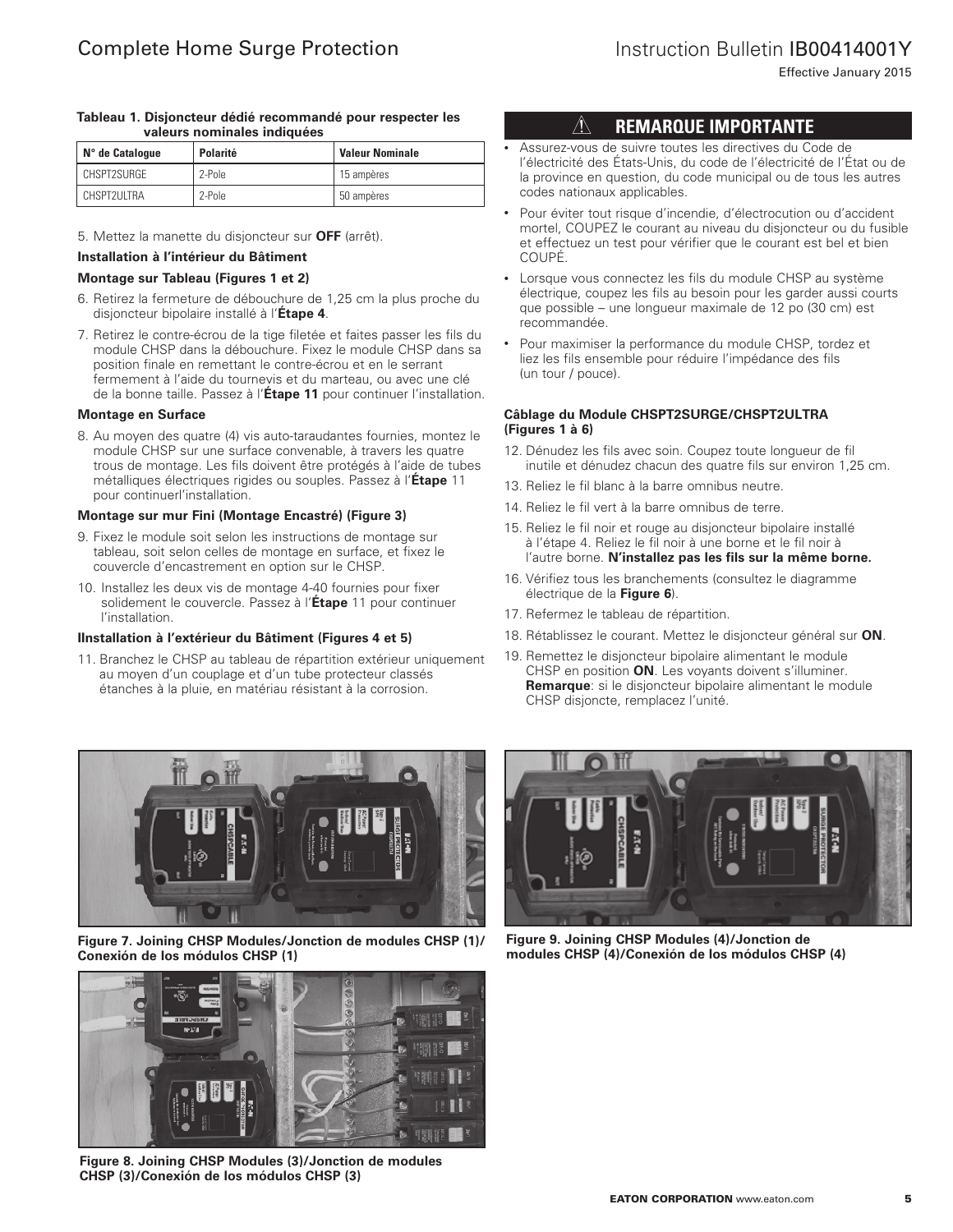### Instruction Bulletin IB00414001Y

Effective January 2015

### Utilisation / Réparations

### **Mise sous tension et vérification du circuit**

Mettez le circuit sous tension. Le voyant DEL s'allume alors.

Si ce n'est pas le cas, mettez le circuit hors tension, vérifiez les connexions et recommencez le test. Si le voyant DEL ne s'allume toujours pas, communiquez avec le Centre des ressources techniques d'Eaton en composant le 1-877-ETN-CARE, option 2, puis option 1.

### **Fonctionnement usuel**

Une fois que le circuit a été mis sous tension, le modèle CHSP commence automatiquement à protéger les appareils électriques en aval des surtensions transitoires nuisibles.

Lorsque toutes les tensions phasées sont présentes, le voyant DEL indique le statut des éléments de protection et il est actif lorsque ces derniers sont tous intacts et protègent les équipements. Dès qu'il y a une perte de protection, le voyant DEL s'éteint.

Ce parasurtenseur ne peut être réparé, car il ne contient aucun composant susceptible d'être réparé par l'utilisateur. En cas de défectuosité, ce qui est signalé par le voyant DEL qui s'éteint, l'appareil doit être remplacé.

### Guía de Instalación y Operación

Gracias por comprar un dispositivo de protección total contra sobretensiones para el hogar (CHSP) Eaton®. Este producto forma parte del sistema modular de protección contra sobretensiones CHSP, que está compuesto por:

- El módulo de CA CHSPT2SURGE o CHSPT2ULTRA, que está diseñado para proteger las cargas eléctricas y electrónicas residenciales de los transitorios de tensión y de las perturbaciones impulsivas en su línea de CA. Está destinado para uso interior y exterior.
- El módulo CHSPCABLE, que está diseñado para proteger cables coaxiales que prestan servicio a televisores, TV satelital y demás equipos conectados por coaxial de los transitorios eléctricos y de las perturbaciones impulsivas. Está destinado para uso interior únicamente. Las instalaciones en el exterior requieren una caja especial para exterior que se compra por separado (accesorio: **CHSP3RTELCABLE**).

El sistema Eaton está diseñado para brindar una máxima flexibilidad de instalación en casas nuevas o existentes. Por ejemplo, en una construcción nueva, cuando los cables de coaxiales se encaminan cerca del tablero eléctrico, los módulos CHSP se pueden unir por medio de un exclusivo elemento de conexión rápida que se encuentra en cada módulo de protección, para configurar correctamente un sistema de protección contra sobretensiones (consulte las **Figuras 8**, **9** y **10**).

Estas instrucciones no incluyen todos los detalles, variaciones o combinaciones de equipo, su almacenamiento, entrega, instalación, verificación, operación segura, ni el mantenimiento. Si necesita más información acerca de una aplicación en particular o sobre la instalación, no incluidas en este manual, comuníquese con el Centro de Recursos Técnicos de Eaton llamando al 1-877-ETN-CARE, opción N.° 2, y enseguida seleccione la opción N.° 1.

#### **Precauciones de Seguridad**

Un electricista autorizado / calificado debe seguir las instrucciones completas descritas en este manual de acuerdo con el Código de Electricidad Estadounidense (U.S. National Electric Code), los códigos estatales y locales, u otros códigos nacionales que correspondan. Todos los códigos eléctricos sustituyen estas instrucciones.

### **ADVERTENCIA! PELIGRO DE DESCARGA**

**La instalación inadecuada puede provocar la muerte, lesiones y / o daño al equipo.** Siga todas las advertencias y precauciones. Lea y comprenda toda la información de este manual de instrucciones antes de intentar instalar o poner en funcionamiento este equipo.

**El cableado inadecuado puede provocar la muerte, lesiones y / o daño al equipo.** Este equipo debe ser instalado y reparado únicamente por electricistas autorizados/calificados que estén capacitados en la instalación y reparación de dispositivos eléctricos.

**Utilice el equipo y las precauciones de seguridad correspondientes para la protección contra el relámpago de arco.**

**Durante el funcionamiento normal, hay tensiones peligrosas dentro del SPD (dispositivo supresor de sobretensión).**

**Al reparar el SPD, siga todas las prácticas de seguridad para evitar descargas eléctricas.**

#### **PRECAUCIÓN**  $\bigwedge$

**No realice una prueba de sobretensión (Hi-Pot) con el SPD conectado al sistema eléctrico.** Si no desconecta el SPD durante una prueba de sobretensión, se dañará.

### **IMPORTANTE**

- Elija un sitio de montaje para el CHSP que brinde la posibilidad de cableado más corta y recta posible (cable conductor) desde el CHSP hacia las conexiones del sistema eléctrico. Una longitud excesiva del cable conductor y doblarlo demasiado afectan el rendimiento.
- Si utiliza un conducto, evite usar codos de 90° y procure que el conducto sea tan corto y recto como sea posible.

### Montaje

El CHSPT2SURGE/CHSPT2ULTRA está diseñado para conectarse a la parte superior, inferior o lateral de su centro de carga eléctrica  $\mathbb O$ (Consulte la **Figura 1**). Otra opción es empotrarlo o montarlo sobre la superficie de la pared adyacente al centro de carga.

 **Definición**: el término centro de carga hace referencia al tablero eléctrico (o panel de interruptores) de su casa.

Para instalar este dispositivo, necesita:

- Cuatro tornillos autorroscantes: #8 x 3/4 pulg. (1,9 cm) (sólo para montaje en superficie; se suministran con la compra).
- Destornilladores plano y Phillips.
- Martillo, cortacable y pelacable.
- Para aplicaciones en paredes con acabado, debe comprar la cubierta de empotrado (accesorio: **CHSPFMKIT**).

#### **Antes de la Instalación**

- El centro de carga debe estar correctamente conectado a tierra y cumplir las prácticas aprobadas del código de electricidad local, estadounidense (NEC®) o canadiense (CEC).
- El CHSP se puede utilizar con centros de carga (paneles de interruptores) de cualquier fabricante.